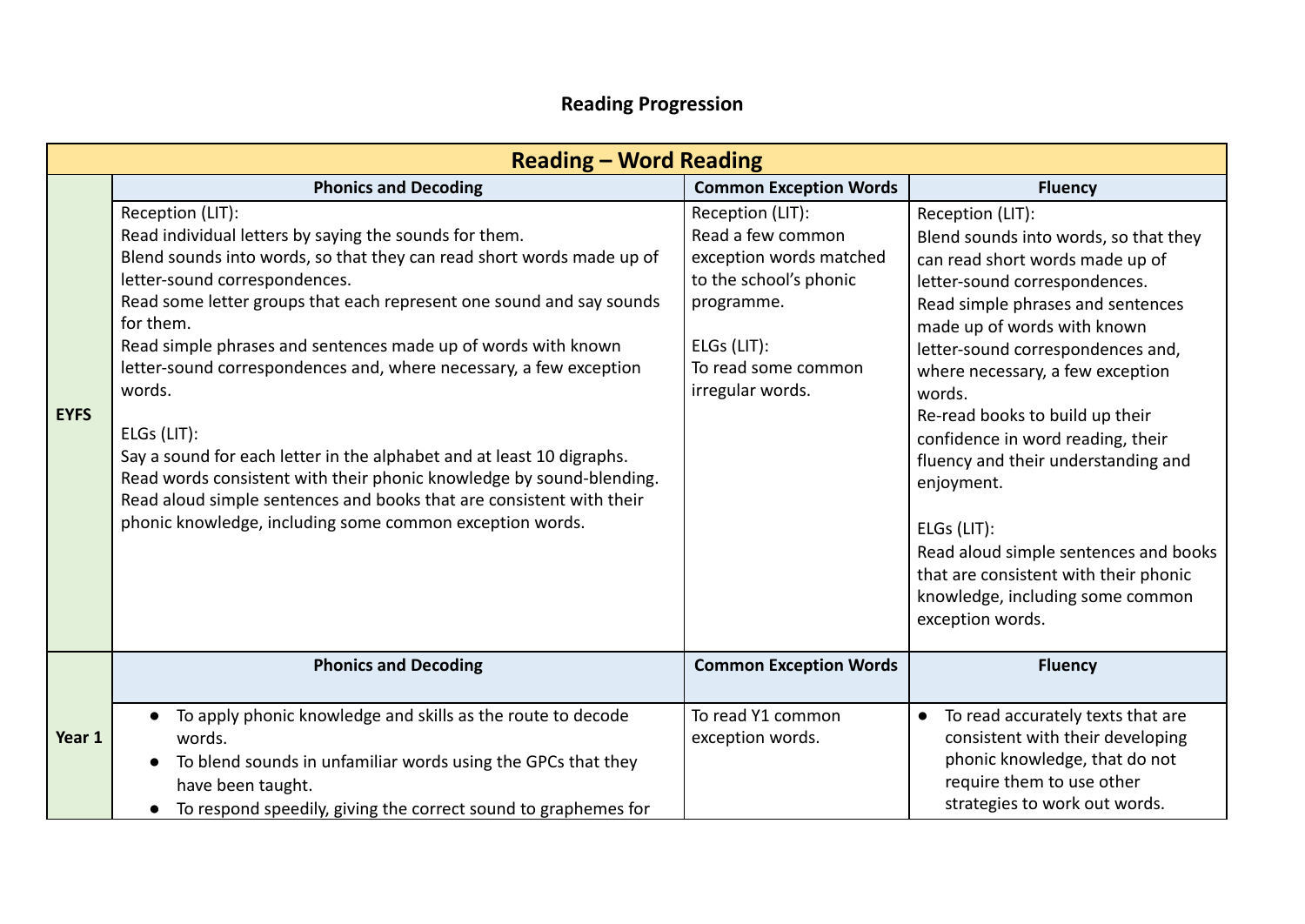|        | all of the 40+ phonemes.<br>Read other words of more than one syllable that contain taught<br>GPCs.<br>To read words containing taught GPCs.<br>$\bullet$<br>To read words containing -s, -es, -ing, -ed and -est endings.<br>To read words with contractions                                                                                                                                                                                                                        |                                                   | To reread texts to build up fluency<br>and confidence in word reading.                                                                                                                                                                                             |
|--------|--------------------------------------------------------------------------------------------------------------------------------------------------------------------------------------------------------------------------------------------------------------------------------------------------------------------------------------------------------------------------------------------------------------------------------------------------------------------------------------|---------------------------------------------------|--------------------------------------------------------------------------------------------------------------------------------------------------------------------------------------------------------------------------------------------------------------------|
|        | <b>Phonics and Decoding</b>                                                                                                                                                                                                                                                                                                                                                                                                                                                          | <b>Common Exception Words</b>                     | <b>Fluency</b>                                                                                                                                                                                                                                                     |
| Year 2 | To continue to apply phonic knowledge and skills as the route to<br>$\bullet$<br>decode words until automatic decoding has become embedded<br>and reading is fluent.<br>To read accurately by blending the sounds in words that contain<br>the graphemes taught so far, especially recognising alternative<br>sounds for graphemes.<br>To accurately read most words of two or more syllables.<br>To read most words containing common suffixes.                                     | To read most Y1 and Y2<br>common exception words. | To read aloud books (closely<br>matched to their improving phonic<br>knowledge), sounding out<br>unfamiliar words accurately,<br>automatically and without undue<br>hesitation.<br>To reread these books to build up<br>fluency and confidence in word<br>reading. |
|        | <b>Phonics and Decoding</b>                                                                                                                                                                                                                                                                                                                                                                                                                                                          | <b>Common Exception Words</b>                     | <b>Fluency</b>                                                                                                                                                                                                                                                     |
| Year 3 | To use their phonic knowledge to decode quickly and<br>accurately (may still need support to read longer<br>unknown words).<br>To apply their growing knowledge of root words and<br>prefixes, including in-, im-, il-, ir-, dis-, mis-, un-, re-, sub-,<br>inter-, super-, anti- and auto-<br>To apply their growing knowledge of root words and<br>suffixes/word endings, including -ation, -ly, -ous, -ture,<br>-sure, -sion, -tion, -ssion and -cian, to begin to read<br>aloud. | To begin to read Y3/Y4<br>exception words.        | Begin to read aloud with expression<br>and intonation.<br>Read independently using a range<br>of strategies to decode unfamiliar<br>words and to establish meaning,<br>e.g. self-correcting, re-reading,<br>pictures, context.                                     |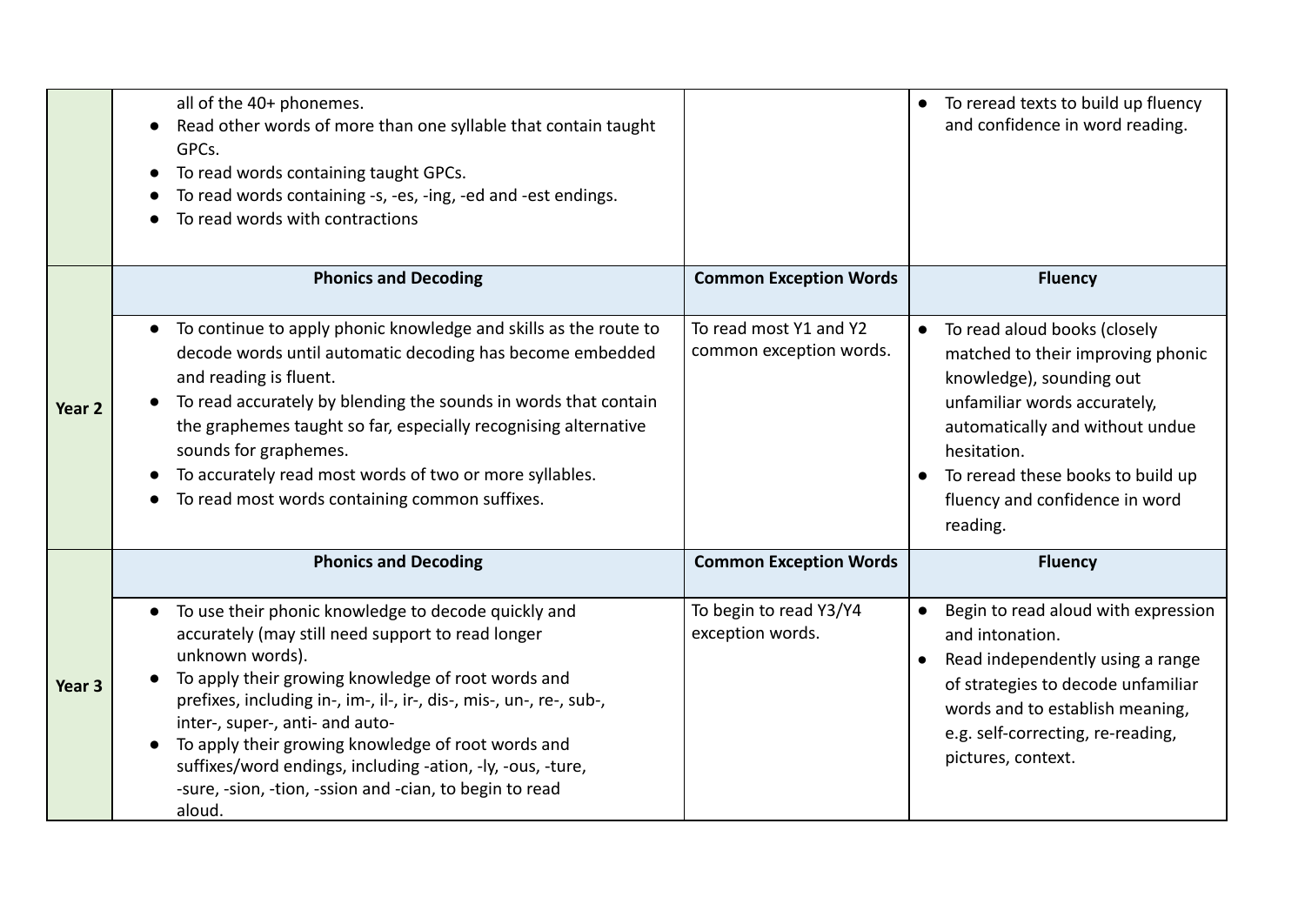|                   | <b>Phonics and Decoding</b>                                                                                                                                                                                                                                                                                                                                                                                              | <b>Common Exception Words</b>          | <b>Fluency</b>                                                                                                                                                                                                                      |  |
|-------------------|--------------------------------------------------------------------------------------------------------------------------------------------------------------------------------------------------------------------------------------------------------------------------------------------------------------------------------------------------------------------------------------------------------------------------|----------------------------------------|-------------------------------------------------------------------------------------------------------------------------------------------------------------------------------------------------------------------------------------|--|
| Year 4            | To read most words fluently and attempt to decode any<br>$\bullet$<br>unfamiliar words with increasing speed and skill.<br>To apply their knowledge of root words, prefixes and<br>suffixes/word endings to read aloud fluently.                                                                                                                                                                                         | To read all Y3/Y4 exception<br>words.  | Read aloud with intonation and<br>$\bullet$<br>expression.                                                                                                                                                                          |  |
|                   | <b>Phonics and Decoding</b>                                                                                                                                                                                                                                                                                                                                                                                              | <b>Common Exception Words</b>          | <b>Fluency</b>                                                                                                                                                                                                                      |  |
| Year 5            | To read most words fluently and attempt to decode any<br>$\bullet$<br>unfamiliar words with increasing speed and skill, recognising their<br>meaning through contextual cues.<br>To apply their growing knowledge of root words, prefixes and<br>$\bullet$<br>suffixes/word endings, including -sion, -tion, -cial, -tial,<br>-ant/-ance/-ancy, -ent/-ence/-ency, -able/-ably and -ible/ibly, to<br>read aloud fluently. | To read most Y5/Y6<br>exception words. | Read aloud with pace, fluency and<br>$\bullet$<br>expression, taking into account a<br>wide range of presentational<br>devices and punctuation.                                                                                     |  |
|                   | <b>Phonics and Decoding</b>                                                                                                                                                                                                                                                                                                                                                                                              | <b>Common Exception Words</b>          | <b>Fluency</b>                                                                                                                                                                                                                      |  |
| Year <sub>6</sub> | Apply knowledge of root words, prefixes and suffixes to decode<br>any unfamiliar words with increasing speed and skill, recognising<br>their meaning through contextual cues.                                                                                                                                                                                                                                            | To read all Y5/Y6 exception<br>words.  | To read age-appropriate books with<br>$\bullet$<br>confidence and fluency (including<br>whole novels).<br>Read aloud with pace, fluency and<br>expression, taking punctuation,<br>presentation and author's intent<br>into account. |  |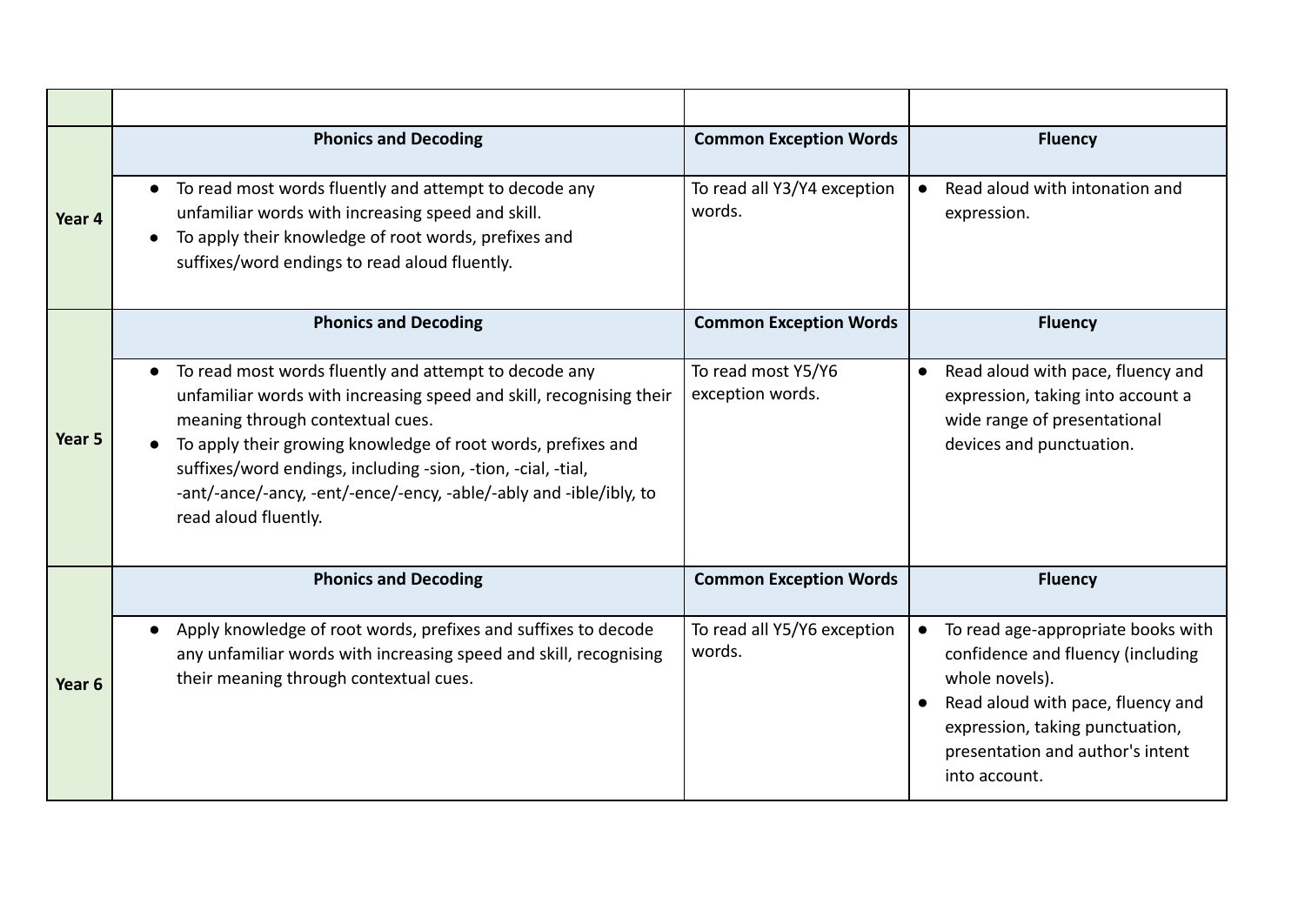| <b>Reading - Comprehension</b> |                                     |                                      |                            |                                |                  |                                 |                      |                            |
|--------------------------------|-------------------------------------|--------------------------------------|----------------------------|--------------------------------|------------------|---------------------------------|----------------------|----------------------------|
|                                | <b>Range of Reading</b>             | <b>Familiarity with</b>              | <b>Word</b>                | <b>Understanding</b>           | <b>Inference</b> | <b>Prediction</b>               | <b>Author Intent</b> | <b>Non Fiction</b>         |
|                                |                                     | <b>Texts</b>                         | <b>Meanings</b>            |                                |                  |                                 |                      |                            |
|                                | Engage in a wide<br>range of poems, | In Reception:<br>Listen to and talk  | In Reception:<br>Use new   | In Reception:<br>Re-read these |                  | <b>Early Learning</b><br>Goals: |                      | In Reception:<br>Engage in |
|                                | stories and non                     | about stories to                     | vocabulary in              | books to build up              |                  | Anticipate                      |                      | non-fiction                |
|                                | fiction.                            | build familiarity                    | different                  | their confidence               |                  | (where                          |                      | books. (C&L)               |
|                                |                                     | and understanding.                   | contexts.                  | in word reading,               |                  | appropriate)                    |                      | Listen to and              |
|                                |                                     | (C&L)                                | (C&L)                      | their fluency and              |                  | key events in                   |                      | talk about                 |
|                                |                                     | Retell the story,                    |                            | their                          |                  | stories. (LIT)                  |                      | selected                   |
|                                |                                     | once they have                       | Early                      | understanding                  |                  |                                 |                      | non-fiction to             |
|                                |                                     | developed a deep                     | Learning                   | and enjoyment.                 |                  |                                 |                      | develop a deep             |
|                                |                                     | familiarity with the                 | Goals: Use                 | (LIT)                          |                  |                                 |                      | familiarity with           |
|                                |                                     | text, some as exact                  | and                        |                                |                  |                                 |                      | new knowledge              |
|                                |                                     | repetition and                       | understand                 | <b>Early Learning</b>          |                  |                                 |                      | and vocabulary.            |
| <b>EYFS</b>                    |                                     | some in their own                    | recently                   | Goals:                         |                  |                                 |                      | (C&L)                      |
|                                |                                     | words. (C&L)                         | introduced                 | Demonstrate                    |                  |                                 |                      |                            |
|                                |                                     |                                      | vocabulary                 | understanding of               |                  |                                 |                      |                            |
|                                |                                     | <b>Early Learning</b>                | during                     | what has been                  |                  |                                 |                      |                            |
|                                |                                     | <b>Goals: Retelling</b>              | discussions                | read to them by                |                  |                                 |                      |                            |
|                                |                                     | stories and                          | about                      | retelling stories              |                  |                                 |                      |                            |
|                                |                                     | narratives using<br>their own words. | stories,                   | and narratives                 |                  |                                 |                      |                            |
|                                |                                     | (LIT)                                | non-fiction,               | using their own                |                  |                                 |                      |                            |
|                                |                                     |                                      | rhymes and                 | words and                      |                  |                                 |                      |                            |
|                                |                                     |                                      | poems and                  | recently                       |                  |                                 |                      |                            |
|                                |                                     |                                      | during role                | introduced                     |                  |                                 |                      |                            |
|                                |                                     |                                      | play. (LIT)<br>Make use of | vocabulary. (LIT)              |                  |                                 |                      |                            |
|                                |                                     |                                      |                            |                                |                  |                                 |                      |                            |
|                                |                                     |                                      | recently<br>introduced     |                                |                  |                                 |                      |                            |
|                                |                                     |                                      | vocabulary                 |                                |                  |                                 |                      |                            |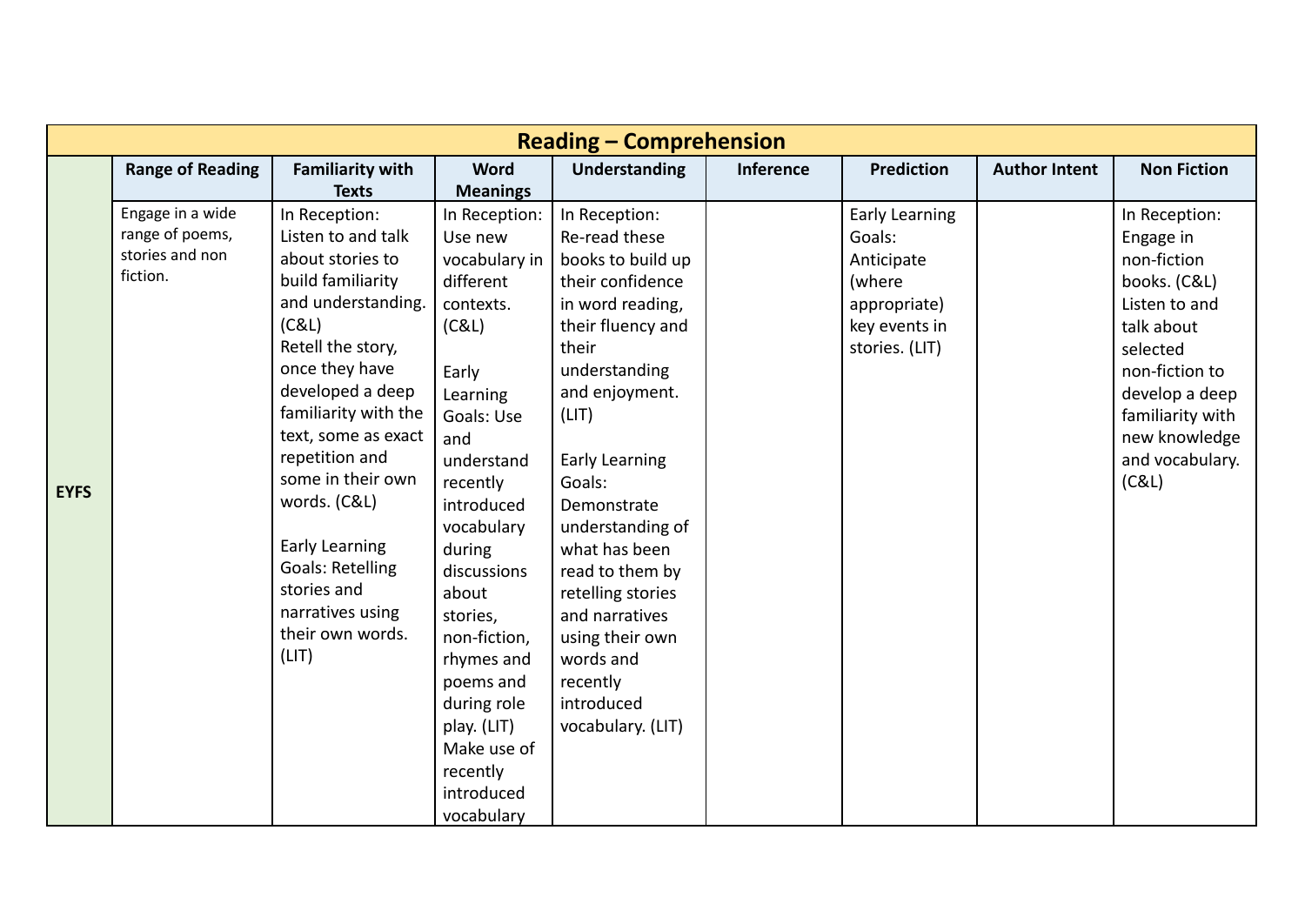|        | <b>Range of Reading</b>                                                                                                                                   | <b>Familiarity with</b><br><b>Texts</b>                                                                                                                                                                                      | from stories,<br>nonfiction,<br>rhymes and<br>poems when<br>appropriate.<br>(C&L)<br><b>Word</b><br><b>Meanings</b> | <b>Understanding</b>                                                                                                                                                                                                                                                                                                                           | Inference                                                                                                                       | <b>Prediction</b>                                                         | <b>Author Intent</b> | <b>Non Fiction</b>                                                                                                                  |
|--------|-----------------------------------------------------------------------------------------------------------------------------------------------------------|------------------------------------------------------------------------------------------------------------------------------------------------------------------------------------------------------------------------------|---------------------------------------------------------------------------------------------------------------------|------------------------------------------------------------------------------------------------------------------------------------------------------------------------------------------------------------------------------------------------------------------------------------------------------------------------------------------------|---------------------------------------------------------------------------------------------------------------------------------|---------------------------------------------------------------------------|----------------------|-------------------------------------------------------------------------------------------------------------------------------------|
| Year 1 | Listen to and<br>discuss a wide<br>range of poems,<br>stories and<br>non-fiction at a<br>level beyond<br>that at which<br>they can read<br>independently. | Recognise and join<br>in with predictable<br>phrases<br>become very<br>familiar with key<br>stories, fairy<br>stories and<br>traditional tales,<br>retelling them and<br>considering their<br>particular<br>characteristics. | <b>Discuss</b><br>word<br>meanings<br>and link<br>new<br>meanings to<br>words<br>already<br>known.                  | Draw on what<br>they already<br>know or on<br>background<br>information and<br>vocabulary<br>provided by the<br>teacher.<br>Be encouraged<br>to link what they<br>read or hear<br>read to their<br>own<br>experiences.<br>Check that the<br>text makes sense<br>to them as they<br>read and correct<br>inaccurate<br>reading.<br>Answer simple | Discuss the<br>significance of<br>the title and<br>events.<br>Make<br>inferences<br>based on what<br>is being said<br>and done. | Predict what<br>might happen<br>based on what<br>has been read<br>so far. |                      | Listen to and<br>discuss a wide<br>range of<br>non-fiction at a<br>level beyond<br>that at which<br>they can read<br>independently. |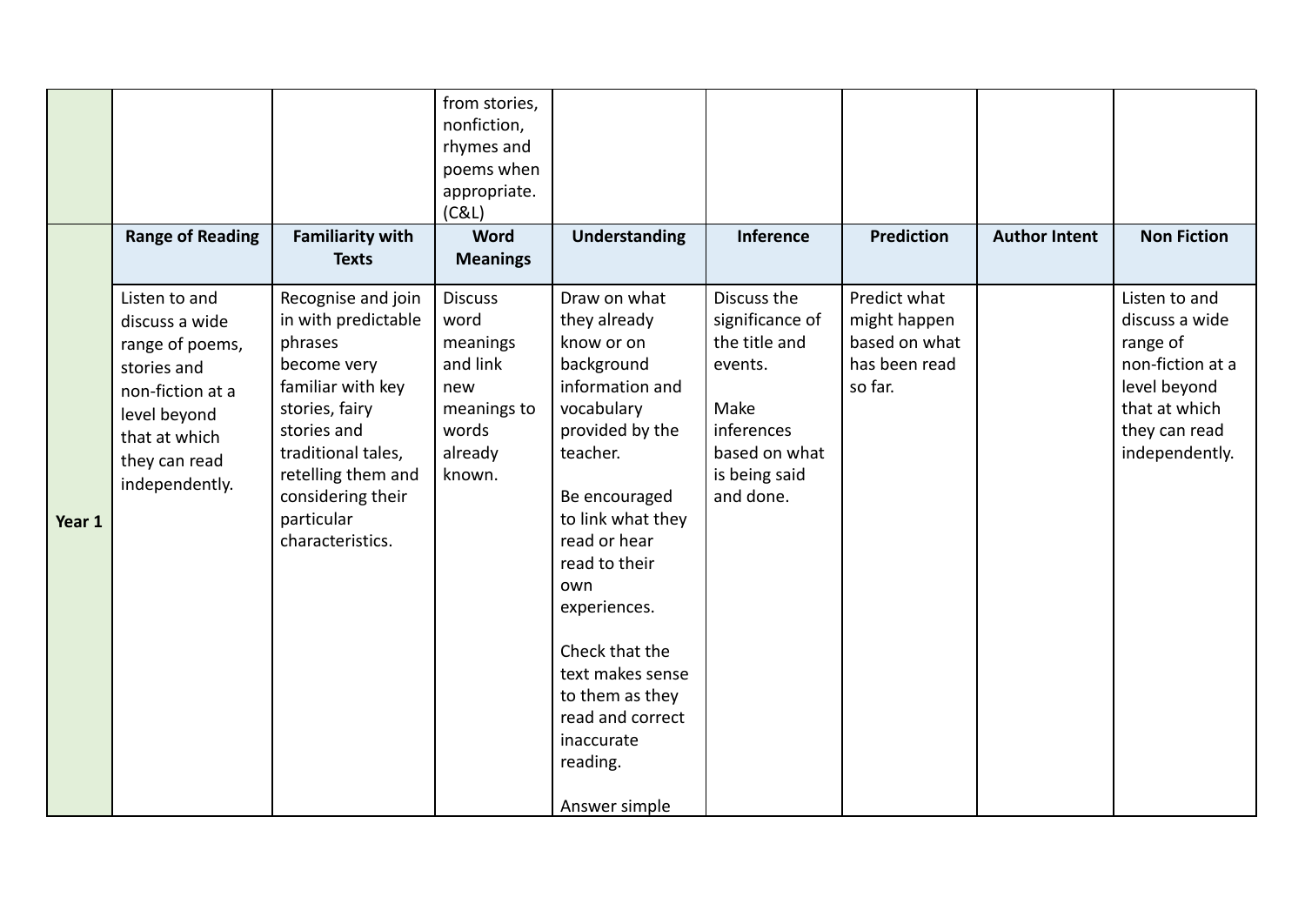|                   |                                                                    |                                                                                                               | retrieval                                     |                                                                                                                                                                                                                                                                                                                                  |                                    |                                   |                      |
|-------------------|--------------------------------------------------------------------|---------------------------------------------------------------------------------------------------------------|-----------------------------------------------|----------------------------------------------------------------------------------------------------------------------------------------------------------------------------------------------------------------------------------------------------------------------------------------------------------------------------------|------------------------------------|-----------------------------------|----------------------|
|                   |                                                                    |                                                                                                               |                                               |                                                                                                                                                                                                                                                                                                                                  |                                    |                                   |                      |
|                   |                                                                    |                                                                                                               |                                               |                                                                                                                                                                                                                                                                                                                                  |                                    |                                   |                      |
|                   |                                                                    |                                                                                                               |                                               |                                                                                                                                                                                                                                                                                                                                  |                                    |                                   |                      |
|                   |                                                                    |                                                                                                               |                                               |                                                                                                                                                                                                                                                                                                                                  |                                    |                                   |                      |
|                   |                                                                    |                                                                                                               |                                               |                                                                                                                                                                                                                                                                                                                                  |                                    |                                   | <b>Non Fiction</b>   |
|                   |                                                                    |                                                                                                               |                                               |                                                                                                                                                                                                                                                                                                                                  |                                    |                                   |                      |
|                   |                                                                    | Discuss and                                                                                                   |                                               |                                                                                                                                                                                                                                                                                                                                  |                                    |                                   | Be introduced        |
|                   | increasingly                                                       |                                                                                                               |                                               |                                                                                                                                                                                                                                                                                                                                  | might happen                       |                                   | to non-fiction       |
| about a wide      | familiar with and                                                  | meanings of                                                                                                   | events in books                               | the basis of                                                                                                                                                                                                                                                                                                                     | based on what                      |                                   | books that are       |
| range of          | retell a wider range                                               | words and                                                                                                     | and how items of                              | what is being                                                                                                                                                                                                                                                                                                                    | has been read                      |                                   | structured in        |
| contemporary and  | of stories, fairy                                                  | link new                                                                                                      | information are                               | said and done.                                                                                                                                                                                                                                                                                                                   | so far.                            |                                   | different ways.      |
| classic poetry,   | stories and                                                        | meanings to                                                                                                   | related.                                      |                                                                                                                                                                                                                                                                                                                                  |                                    |                                   |                      |
| stories and       | traditional tales                                                  | known                                                                                                         |                                               | Answer and ask                                                                                                                                                                                                                                                                                                                   |                                    |                                   |                      |
| non-fiction at a  |                                                                    | vocabulary.                                                                                                   | Draw on what                                  | questions.                                                                                                                                                                                                                                                                                                                       |                                    |                                   |                      |
| level beyond that | Recognise simple                                                   |                                                                                                               | they already                                  |                                                                                                                                                                                                                                                                                                                                  |                                    |                                   |                      |
| at which they can |                                                                    | Discuss their                                                                                                 | know or on                                    |                                                                                                                                                                                                                                                                                                                                  |                                    |                                   |                      |
| read              |                                                                    | favourite                                                                                                     |                                               |                                                                                                                                                                                                                                                                                                                                  |                                    |                                   |                      |
| independently.    |                                                                    | words and                                                                                                     | information and                               |                                                                                                                                                                                                                                                                                                                                  |                                    |                                   |                      |
|                   |                                                                    | phrases.                                                                                                      |                                               |                                                                                                                                                                                                                                                                                                                                  |                                    |                                   |                      |
|                   |                                                                    |                                                                                                               |                                               |                                                                                                                                                                                                                                                                                                                                  |                                    |                                   |                      |
|                   |                                                                    |                                                                                                               | teacher.                                      |                                                                                                                                                                                                                                                                                                                                  |                                    |                                   |                      |
|                   |                                                                    |                                                                                                               |                                               |                                                                                                                                                                                                                                                                                                                                  |                                    |                                   |                      |
|                   |                                                                    |                                                                                                               |                                               |                                                                                                                                                                                                                                                                                                                                  |                                    |                                   |                      |
|                   |                                                                    |                                                                                                               |                                               |                                                                                                                                                                                                                                                                                                                                  |                                    |                                   |                      |
|                   |                                                                    |                                                                                                               |                                               |                                                                                                                                                                                                                                                                                                                                  |                                    |                                   |                      |
|                   |                                                                    |                                                                                                               |                                               |                                                                                                                                                                                                                                                                                                                                  |                                    |                                   |                      |
|                   |                                                                    |                                                                                                               |                                               |                                                                                                                                                                                                                                                                                                                                  |                                    |                                   |                      |
|                   |                                                                    |                                                                                                               |                                               |                                                                                                                                                                                                                                                                                                                                  |                                    |                                   |                      |
|                   |                                                                    |                                                                                                               |                                               |                                                                                                                                                                                                                                                                                                                                  |                                    |                                   |                      |
|                   |                                                                    |                                                                                                               |                                               |                                                                                                                                                                                                                                                                                                                                  |                                    |                                   |                      |
|                   |                                                                    |                                                                                                               |                                               |                                                                                                                                                                                                                                                                                                                                  |                                    |                                   |                      |
|                   |                                                                    |                                                                                                               |                                               |                                                                                                                                                                                                                                                                                                                                  |                                    |                                   |                      |
|                   | <b>Range of Reading</b><br>Listen to, discuss<br>and express views | <b>Familiarity with</b><br><b>Texts</b><br>Become<br>recurring literary<br>language in stories<br>and poetry. | <b>Word</b><br><b>Meanings</b><br>clarify the | questions about<br>a text and find<br>evidence to<br>support answers.<br><b>Understanding</b><br>Discuss the<br>sequence of<br>background<br>vocabulary<br>provided by the<br>Make links<br>between a<br>current book and<br>those already<br>read.<br>Check that the<br>text makes sense<br>to them as they<br>read and correct | Inference<br>Make<br>inferences on | <b>Prediction</b><br>Predict what | <b>Author Intent</b> |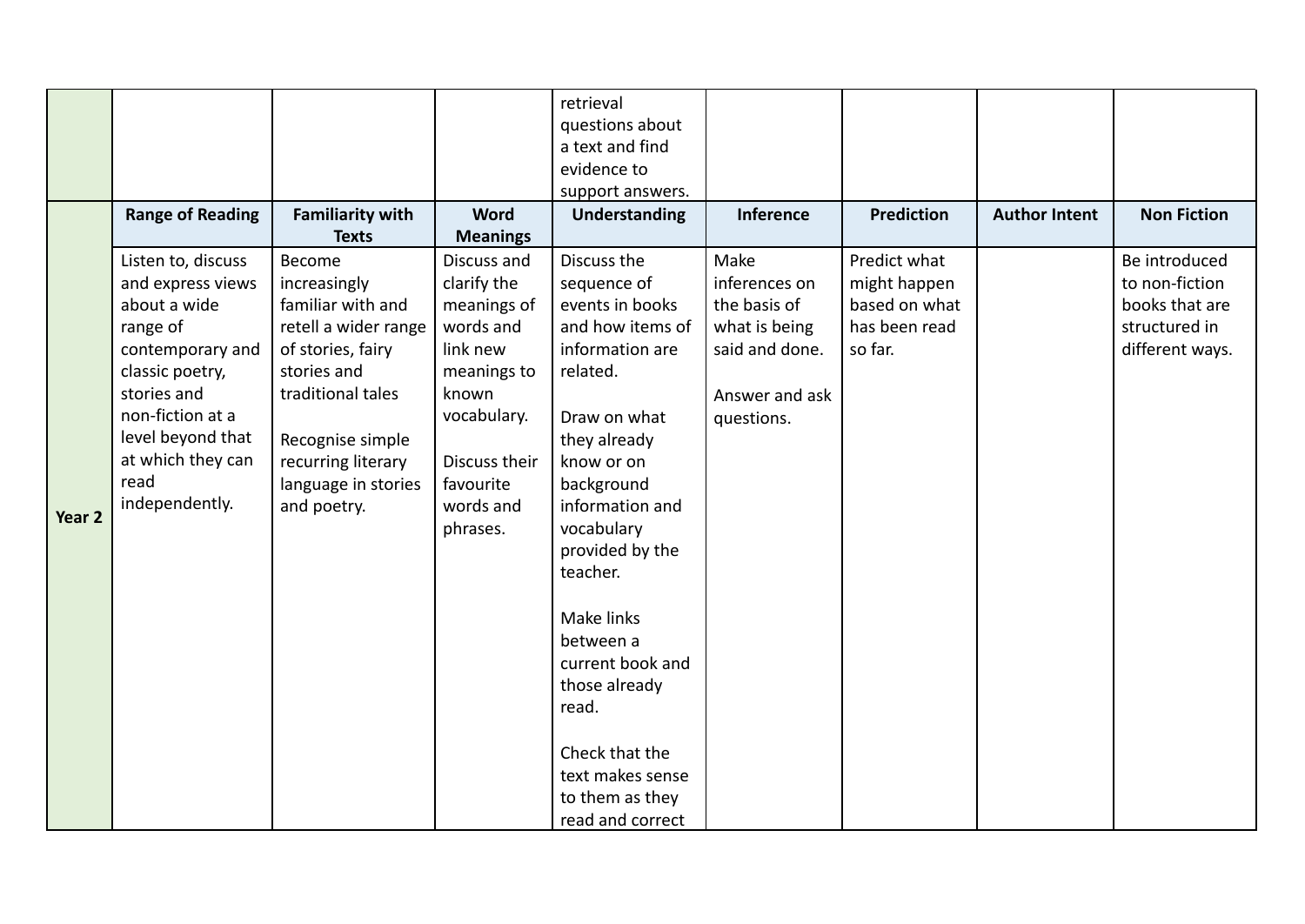|        |                                                                                                                                                                                                                                    |                                                                                                                                                                                                                                |                                                                                       | inaccurate<br>reading.<br>Answer simple<br>retrieval<br>questions about a<br>text and find<br>evidence to<br>support answers.                                                                                                                                                                           |                                                                                                                                                                         |                                                                        |                                                                                                                                                                                          |                                                                     |
|--------|------------------------------------------------------------------------------------------------------------------------------------------------------------------------------------------------------------------------------------|--------------------------------------------------------------------------------------------------------------------------------------------------------------------------------------------------------------------------------|---------------------------------------------------------------------------------------|---------------------------------------------------------------------------------------------------------------------------------------------------------------------------------------------------------------------------------------------------------------------------------------------------------|-------------------------------------------------------------------------------------------------------------------------------------------------------------------------|------------------------------------------------------------------------|------------------------------------------------------------------------------------------------------------------------------------------------------------------------------------------|---------------------------------------------------------------------|
|        | <b>Range of Reading</b>                                                                                                                                                                                                            | <b>Familiarity with</b><br><b>Texts</b>                                                                                                                                                                                        | <b>Word</b><br><b>Meanings</b>                                                        | Understanding                                                                                                                                                                                                                                                                                           | <b>Inference</b>                                                                                                                                                        | <b>Prediction</b>                                                      | <b>Author Intent</b>                                                                                                                                                                     | <b>Non Fiction</b>                                                  |
| Year 3 | Listen to and<br>discuss a wide<br>range of fiction,<br>poetry, plays,<br>non-fiction and<br>reference books or<br>textbooks.<br>Read books that<br>are structured in<br>different ways and<br>reading for a range<br>of purposes. | Increase their<br>familiarity with a<br>wide range of<br>books, including<br>fairy stories, myths<br>and legends, and<br>retell some of<br>these orally.<br>Identify themes<br>and conventions in<br>a wide range of<br>books. | Use<br>dictionaries<br>to check the<br>meaning of<br>words that<br>they have<br>read. | Check that the<br>text makes sense<br>to them, discuss<br>their<br>understanding<br>and explain the<br>meaning of words<br>in context.<br>Answer retrieval<br>questions about a<br>text and find<br>evidence to<br>support answers.<br>Ask questions to<br>improve their<br>understanding of<br>a text. | <b>Draw</b><br>inferences such<br>as inferring<br>characters'<br>feelings,<br>thoughts and<br>motives from<br>their actions.<br>Justify<br>inferences with<br>evidence. | Predict what<br>might happen<br>from details<br>stated and<br>implied. | Discuss words<br>and phrases<br>that capture<br>the reader's<br>interest and<br>imagination.<br>Identify how<br>language,<br>structure, and<br>presentation<br>contribute to<br>meaning. | Retrieve and<br>record<br>information<br>from non-fiction<br>texts. |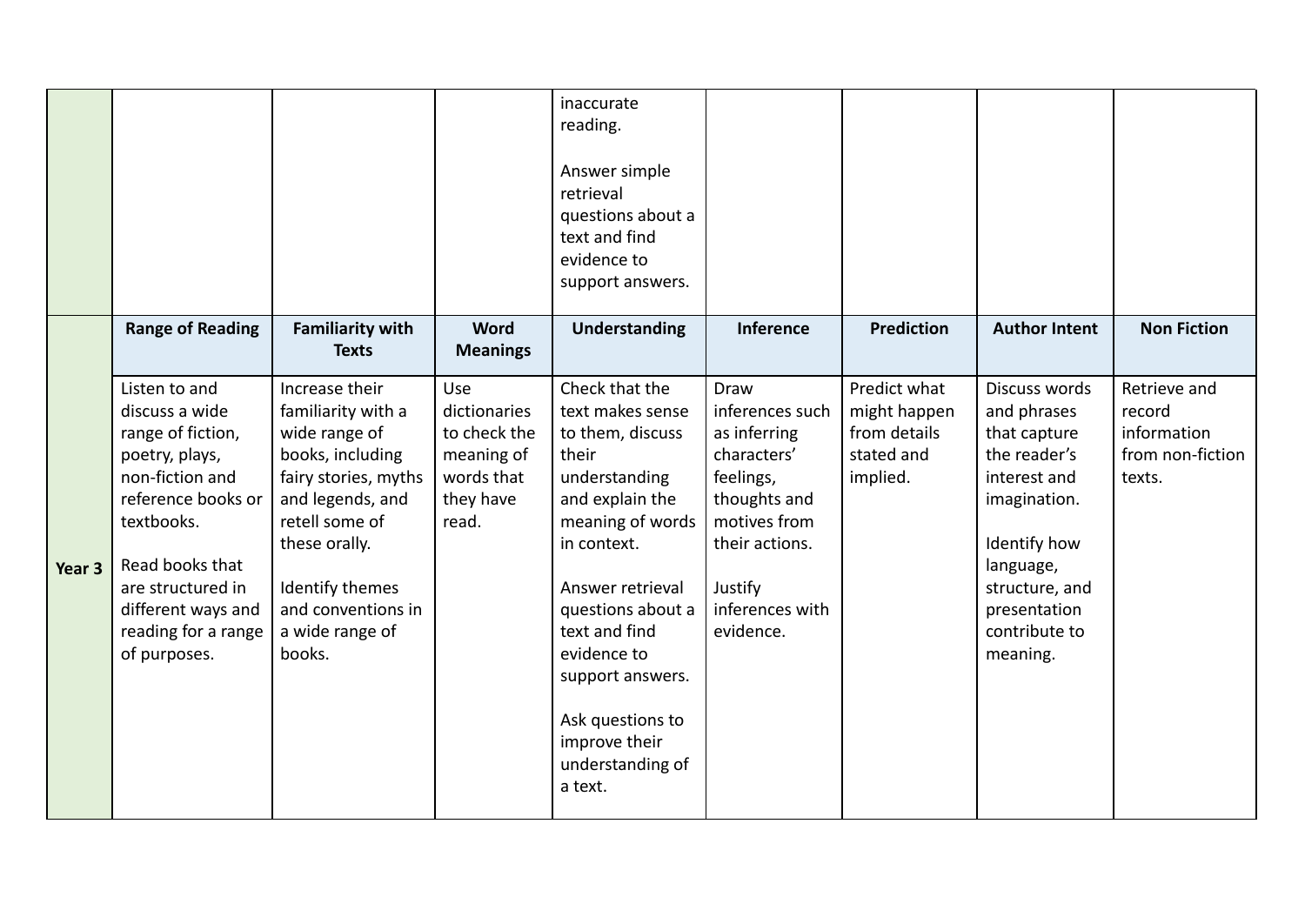|        | <b>Range of Reading</b>                                                                                                                                                                                                            | <b>Familiarity with</b><br><b>Texts</b>                                                                                                                                                                                        | Word<br><b>Meanings</b>                                                               | Identify main<br>ideas drawn from<br>more than one<br>paragraph and<br>summarise these.<br>Identify morals<br>and messages in a<br>story.<br><b>Understanding</b>                                                                                                                                       | <b>Inference</b>                                                                                                                                                 | <b>Prediction</b>                                                      | <b>Author Intent</b>                                                                                                                                                                     | <b>Non Fiction</b>                                                  |
|--------|------------------------------------------------------------------------------------------------------------------------------------------------------------------------------------------------------------------------------------|--------------------------------------------------------------------------------------------------------------------------------------------------------------------------------------------------------------------------------|---------------------------------------------------------------------------------------|---------------------------------------------------------------------------------------------------------------------------------------------------------------------------------------------------------------------------------------------------------------------------------------------------------|------------------------------------------------------------------------------------------------------------------------------------------------------------------|------------------------------------------------------------------------|------------------------------------------------------------------------------------------------------------------------------------------------------------------------------------------|---------------------------------------------------------------------|
| Year 4 | Listen to and<br>discuss a wide<br>range of fiction,<br>poetry, plays,<br>non-fiction and<br>reference books or<br>textbooks.<br>Read books that<br>are structured in<br>different ways and<br>reading for a range<br>of purposes. | Increase their<br>familiarity with a<br>wide range of<br>books, including<br>fairy stories, myths<br>and legends, and<br>retell some of<br>these orally.<br>Identify themes<br>and conventions in<br>a wide range of<br>books. | Use<br>dictionaries<br>to check the<br>meaning of<br>words that<br>they have<br>read. | Check that the<br>text makes sense<br>to them, discuss<br>their<br>understanding<br>and explain the<br>meaning of words<br>in context.<br>Answer retrieval<br>questions about a<br>text and find<br>evidence to<br>support answers.<br>Ask questions to<br>improve their<br>understanding of<br>a text. | Draw<br>inferences such<br>as inferring<br>characters'<br>feelings,<br>thoughts and<br>motives from<br>their actions.<br>Justify<br>inferences with<br>evidence. | Predict what<br>might happen<br>from details<br>stated and<br>implied. | Discuss words<br>and phrases<br>that capture<br>the reader's<br>interest and<br>imagination.<br>Identify how<br>language,<br>structure, and<br>presentation<br>contribute to<br>meaning. | Retrieve and<br>record<br>information<br>from non-fiction<br>texts. |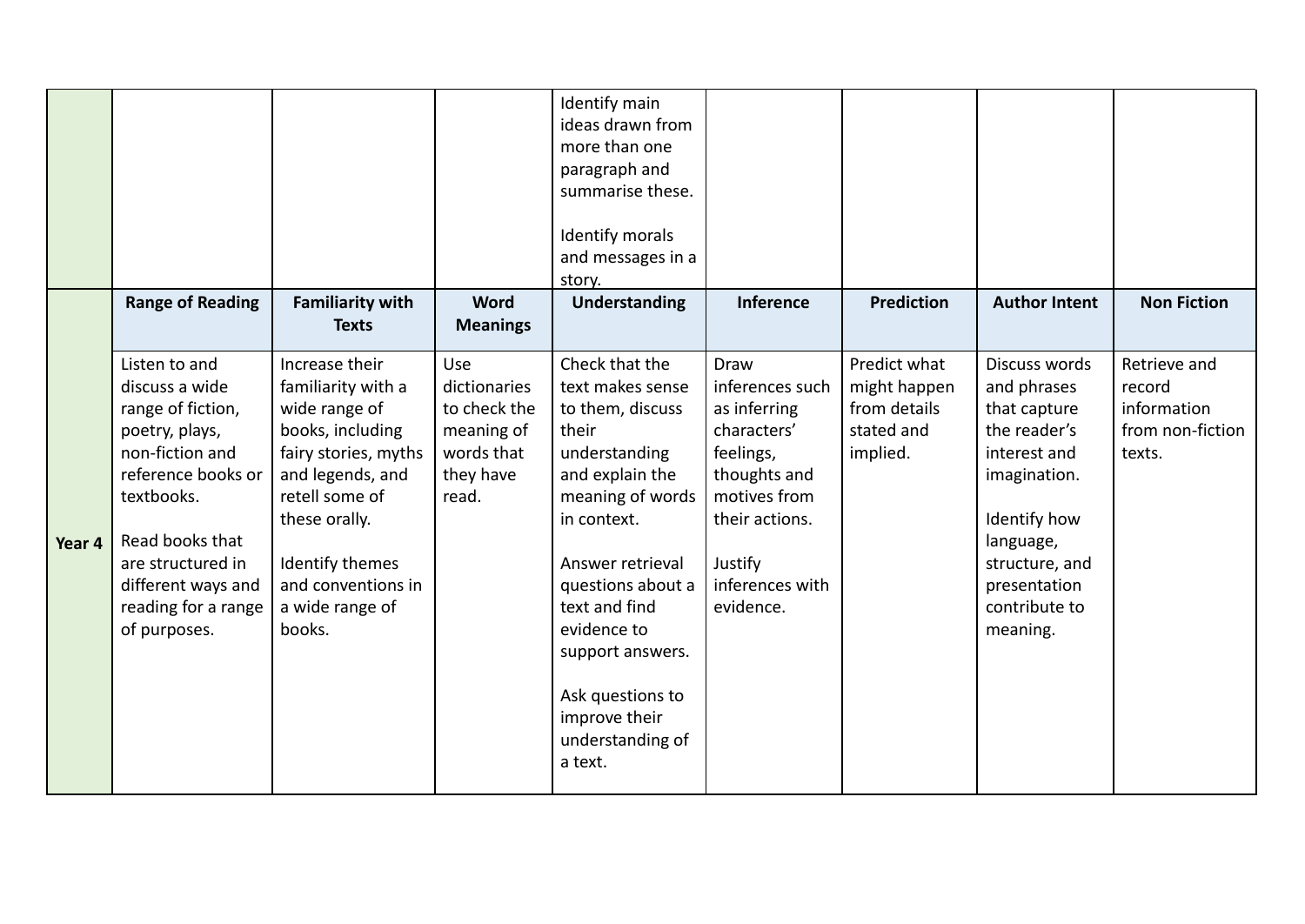|        | <b>Range of Reading</b>                                                                                                                                                                                                                                                                                    | <b>Familiarity with</b><br><b>Texts</b>                                                                                                                                                                                                                                                                                                       | <b>Word</b><br><b>Meanings</b>                                                           | Identify main<br>ideas drawn from<br>more than one<br>paragraph and<br>summarise these.<br>Identify morals<br>and messages in a<br>story.<br>Understanding                                                                                                                                       | <b>Inference</b>                                                                                                                                                        | <b>Prediction</b>                                                      | <b>Author Intent</b>                                                                                                                                                                                                                      | <b>Non Fiction</b>                                                                                                                                    |
|--------|------------------------------------------------------------------------------------------------------------------------------------------------------------------------------------------------------------------------------------------------------------------------------------------------------------|-----------------------------------------------------------------------------------------------------------------------------------------------------------------------------------------------------------------------------------------------------------------------------------------------------------------------------------------------|------------------------------------------------------------------------------------------|--------------------------------------------------------------------------------------------------------------------------------------------------------------------------------------------------------------------------------------------------------------------------------------------------|-------------------------------------------------------------------------------------------------------------------------------------------------------------------------|------------------------------------------------------------------------|-------------------------------------------------------------------------------------------------------------------------------------------------------------------------------------------------------------------------------------------|-------------------------------------------------------------------------------------------------------------------------------------------------------|
| Year 5 | Continue to read<br>and discuss an<br>increasingly wide<br>range of fiction,<br>poetry, plays,<br>non-fiction and<br>reference books or<br>textbooks.<br>Read books that<br>are structured in<br>different ways and<br>read for a range of<br>purposes.<br>Make comparisons<br>within and across<br>books. | Increase their<br>familiarity with a<br>wide range of<br>books, including<br>myths, legends and<br>traditional stories,<br>modern fiction,<br>fiction from our<br>literary heritage,<br>and books from<br>other cultures and<br>traditions.<br>Identify and<br>discuss themes<br>and conventions in<br>and across a wide<br>range of writing. | Use<br>dictionaries<br>to check<br>the<br>meaning of<br>words that<br>they have<br>read. | Check that the<br>book makes<br>sense to them,<br>discuss their<br>understanding<br>and explore the<br>meaning of<br>words in<br>context.<br>Answer retrieval<br>questions about<br>a text and find<br>evidence to<br>support<br>answers.<br>Ask questions to<br>improve their<br>understanding. | Draw<br>inferences<br>such as<br>inferring<br>characters'<br>feelings,<br>thoughts and<br>motives from<br>their actions,<br>and justify<br>inferences<br>with evidence. | Predict what<br>might happen<br>from details<br>stated and<br>implied. | Identify how<br>language,<br>structure and<br>presentation<br>contribute to<br>meaning.<br>Discuss and<br>evaluate how<br>authors use<br>language,<br>including<br>figurative<br>language and<br>consider the<br>impact on the<br>reader. | Distinguish<br>between<br>statements of<br>fact and<br>opinion.<br>Retrieve,<br>record and<br>present<br>information<br>from<br>non-fiction<br>texts. |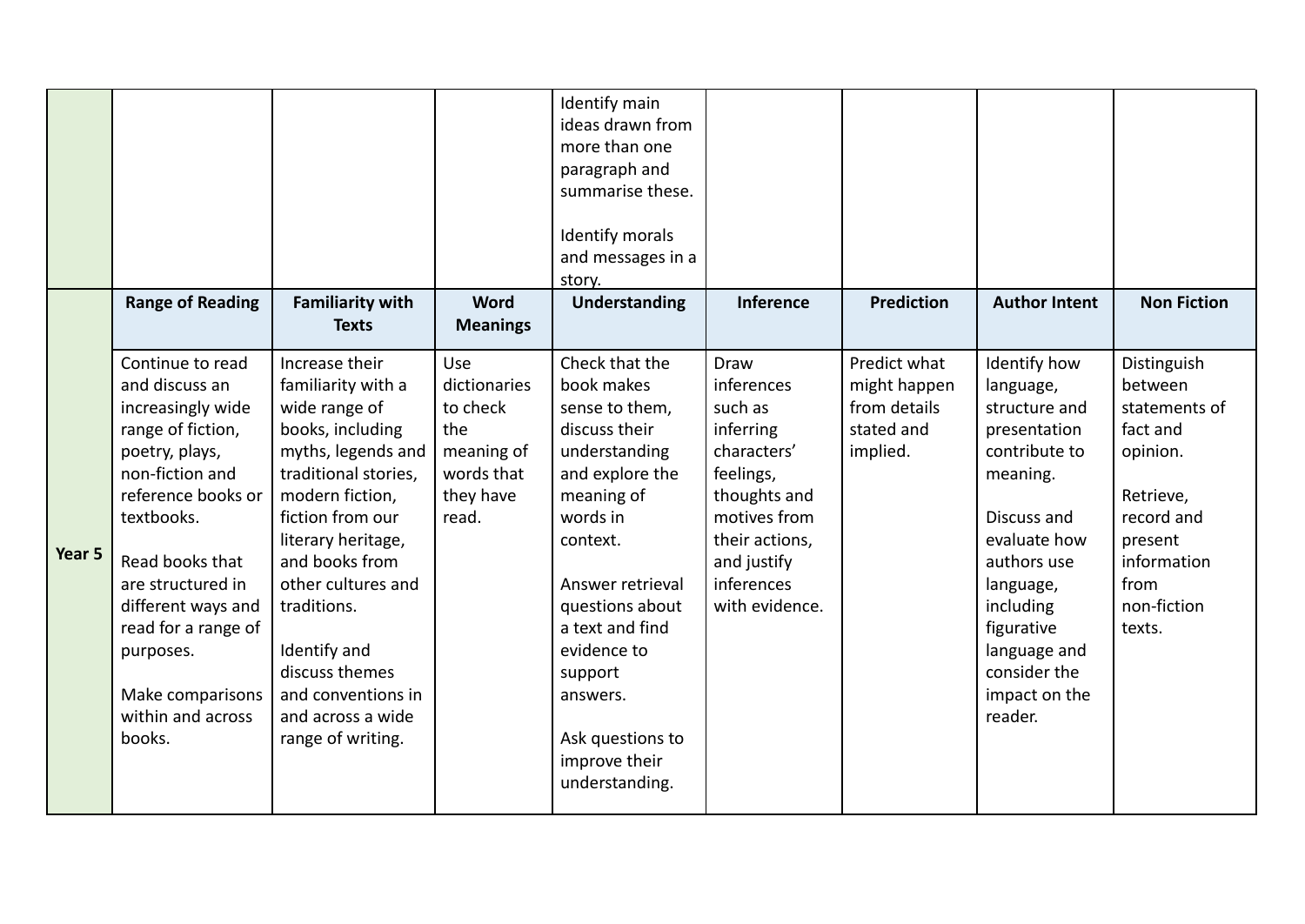|        |                                                                                                                                                                                                                                                                                                            |                                                                                                                                                                                                                                                                                                                                               |                                                                                       | Summarise the<br>main ideas<br>drawn from<br>more than one<br>paragraph,<br>identifying key<br>details to<br>support the<br>main ideas.                                                                                                                                                          |                                                                                                                                                                      |                                                                        |                                                                                                                                                                                                                                           |                                                                                                                                                 |
|--------|------------------------------------------------------------------------------------------------------------------------------------------------------------------------------------------------------------------------------------------------------------------------------------------------------------|-----------------------------------------------------------------------------------------------------------------------------------------------------------------------------------------------------------------------------------------------------------------------------------------------------------------------------------------------|---------------------------------------------------------------------------------------|--------------------------------------------------------------------------------------------------------------------------------------------------------------------------------------------------------------------------------------------------------------------------------------------------|----------------------------------------------------------------------------------------------------------------------------------------------------------------------|------------------------------------------------------------------------|-------------------------------------------------------------------------------------------------------------------------------------------------------------------------------------------------------------------------------------------|-------------------------------------------------------------------------------------------------------------------------------------------------|
|        | <b>Range of Reading</b>                                                                                                                                                                                                                                                                                    | <b>Familiarity with</b><br><b>Texts</b>                                                                                                                                                                                                                                                                                                       | <b>Word</b><br><b>Meanings</b>                                                        | <b>Understanding</b>                                                                                                                                                                                                                                                                             | Inference                                                                                                                                                            | <b>Prediction</b>                                                      | <b>Author Intent</b>                                                                                                                                                                                                                      | <b>Non Fiction</b>                                                                                                                              |
| Year 6 | Continue to read<br>and discuss an<br>increasingly wide<br>range of fiction,<br>poetry, plays,<br>non-fiction and<br>reference books or<br>textbooks.<br>Read books that<br>are structured in<br>different ways and<br>read for a range of<br>purposes.<br>Make comparisons<br>within and across<br>books. | Increase their<br>familiarity with a<br>wide range of<br>books, including<br>myths, legends and<br>traditional stories,<br>modern fiction,<br>fiction from our<br>literary heritage,<br>and books from<br>other cultures and<br>traditions.<br>Identify and<br>discuss themes<br>and conventions in<br>and across a wide<br>range of writing. | Use<br>dictionaries<br>to check the<br>meaning of<br>words that<br>they have<br>read. | Check that the<br>book makes<br>sense to them,<br>discuss their<br>understanding<br>and explore the<br>meaning of<br>words in<br>context.<br>Answer retrieval<br>questions about<br>a text and find<br>evidence to<br>support<br>answers.<br>Ask questions to<br>improve their<br>understanding. | Draw<br>inferences such<br>as inferring<br>characters'<br>feelings,<br>thoughts and<br>motives from<br>their actions,<br>and justify<br>inferences with<br>evidence. | Predict what<br>might happen<br>from details<br>stated and<br>implied. | Identify how<br>language,<br>structure and<br>presentation<br>contribute to<br>meaning.<br>Discuss and<br>evaluate how<br>authors use<br>language,<br>including<br>figurative<br>language and<br>consider the<br>impact on the<br>reader. | Distinguish<br>between<br>statements of<br>fact and<br>opinion.<br>Retrieve, record<br>and present<br>information<br>from non-fiction<br>texts. |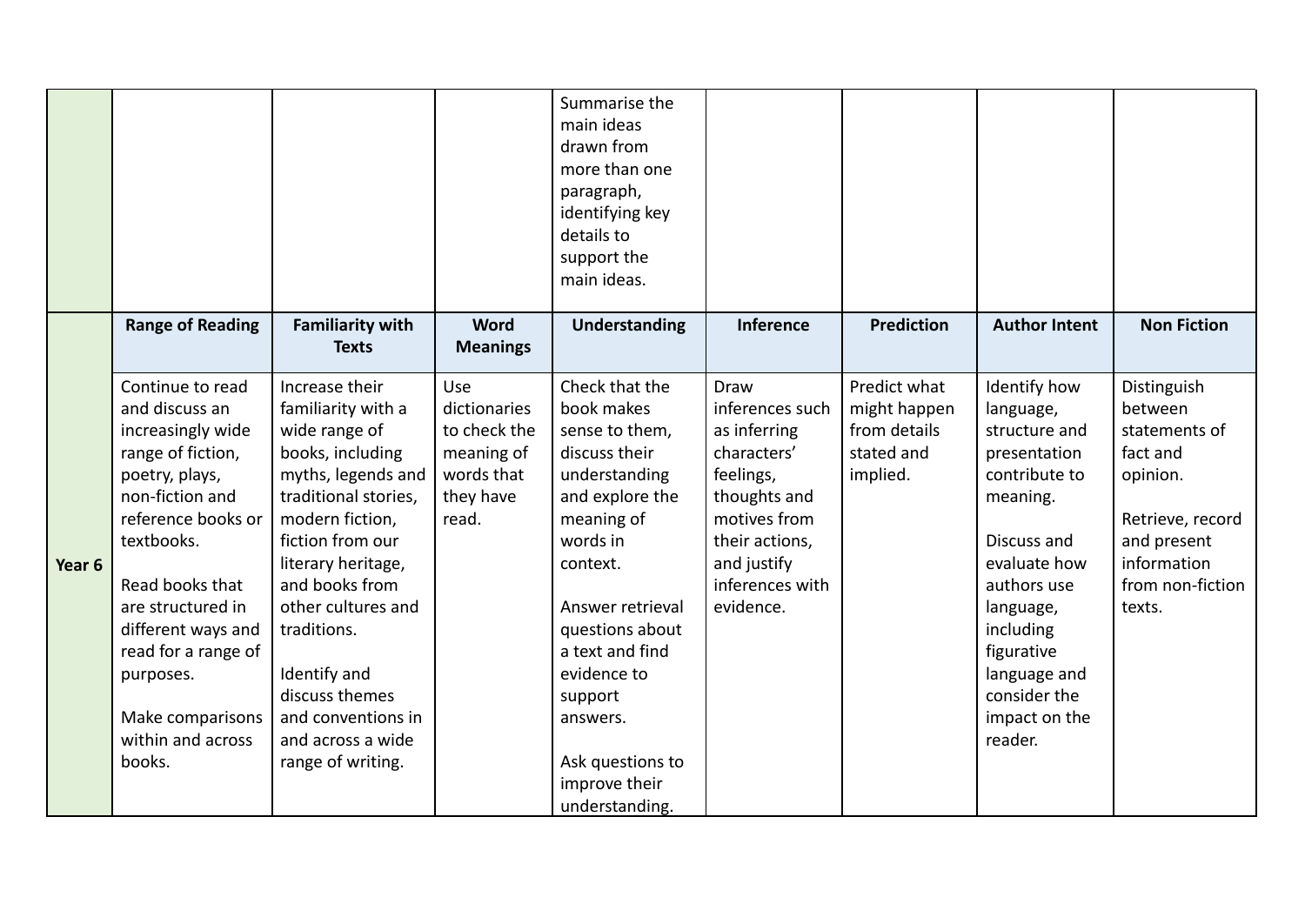|  |  | Summarise the<br>main ideas drawn<br>from more than<br>one paragraph,<br>  identifying key<br>details to support |  |  |
|--|--|------------------------------------------------------------------------------------------------------------------|--|--|
|  |  | the main ideas.                                                                                                  |  |  |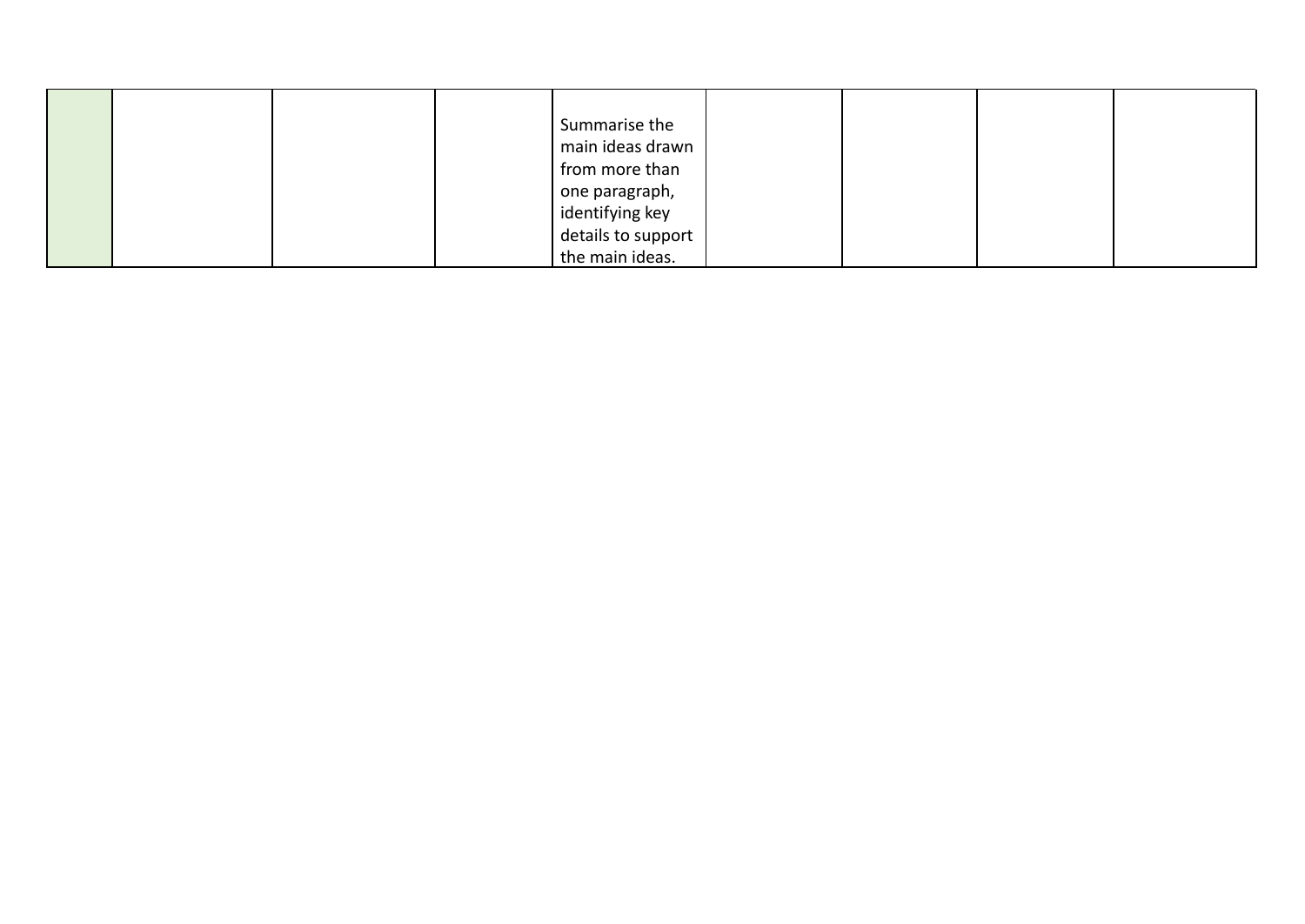|                   | <b>Reading - Speaking and Listening</b>                                                                                                                    |                                                                                                                                                                                                     |  |  |  |  |  |  |
|-------------------|------------------------------------------------------------------------------------------------------------------------------------------------------------|-----------------------------------------------------------------------------------------------------------------------------------------------------------------------------------------------------|--|--|--|--|--|--|
|                   | <b>Poetry and Performance</b>                                                                                                                              | <b>Discussing Reading</b>                                                                                                                                                                           |  |  |  |  |  |  |
| <b>EYFS</b>       | In Reception: Listen carefully to rhymes and songs, paying attention to<br>how they sound. (C&L)<br>ELG: Learn rhymes, poems and songs. (C&L)              | In Reception: Listen to and talk about stories to build familiarity and<br>understanding. (C&L)                                                                                                     |  |  |  |  |  |  |
|                   |                                                                                                                                                            | ELG: Listen attentively and respond to what they hear with relevant<br>questions, comments and actions when being read to and during whole<br>class discussions and small group interactions. (C&L) |  |  |  |  |  |  |
|                   | <b>Poetry and Performance</b>                                                                                                                              | <b>Discussing Reading</b>                                                                                                                                                                           |  |  |  |  |  |  |
| Year 1            | Learn to appreciate rhymes and poems, and to recite some by heart.                                                                                         | Participate in discussion about what is read to them by taking turns and<br>listening to what others say.                                                                                           |  |  |  |  |  |  |
|                   |                                                                                                                                                            | Explain clearly their understanding of what is read to them.                                                                                                                                        |  |  |  |  |  |  |
|                   | <b>Poetry and Performance</b>                                                                                                                              | <b>Discussing Reading</b>                                                                                                                                                                           |  |  |  |  |  |  |
|                   | Continue to build up a repertoire of poems learnt by heart, appreciate<br>these and recite some, with appropriate intonation to make the<br>meaning clear. | Participate in discussion about books, poems & other works that are read<br>to them & those that they can read for themselves by taking turns and<br>listening to what others say.                  |  |  |  |  |  |  |
| Year 2            |                                                                                                                                                            | Explain and discuss their understanding of books, poems and other<br>material, both those that they listen to and those that they read for<br>themselves.                                           |  |  |  |  |  |  |
|                   | <b>Poetry and Performance</b>                                                                                                                              | <b>Discussing Reading</b>                                                                                                                                                                           |  |  |  |  |  |  |
| Year <sub>3</sub> | Prepare poems and play scripts to read aloud and to perform, showing<br>understanding through intonation, tone, volume and action.                         | Participate in discussion about both books that are read to them and<br>those they can read for themselves by taking turns and listening to what<br>others say.                                     |  |  |  |  |  |  |
|                   | Recognise some different forms of poetry.                                                                                                                  |                                                                                                                                                                                                     |  |  |  |  |  |  |
|                   | <b>Poetry and Performance</b>                                                                                                                              | <b>Discussing Reading</b>                                                                                                                                                                           |  |  |  |  |  |  |
|                   | Prepare poems and play scripts to read aloud and to perform, showing                                                                                       | Participate in discussion about both books that are read to them and                                                                                                                                |  |  |  |  |  |  |
| Year 4            | understanding through intonation, tone, volume and action.                                                                                                 | those they can read for themselves by taking turns and listening to what<br>others say.                                                                                                             |  |  |  |  |  |  |
|                   | Recognise some different forms of poetry.                                                                                                                  |                                                                                                                                                                                                     |  |  |  |  |  |  |